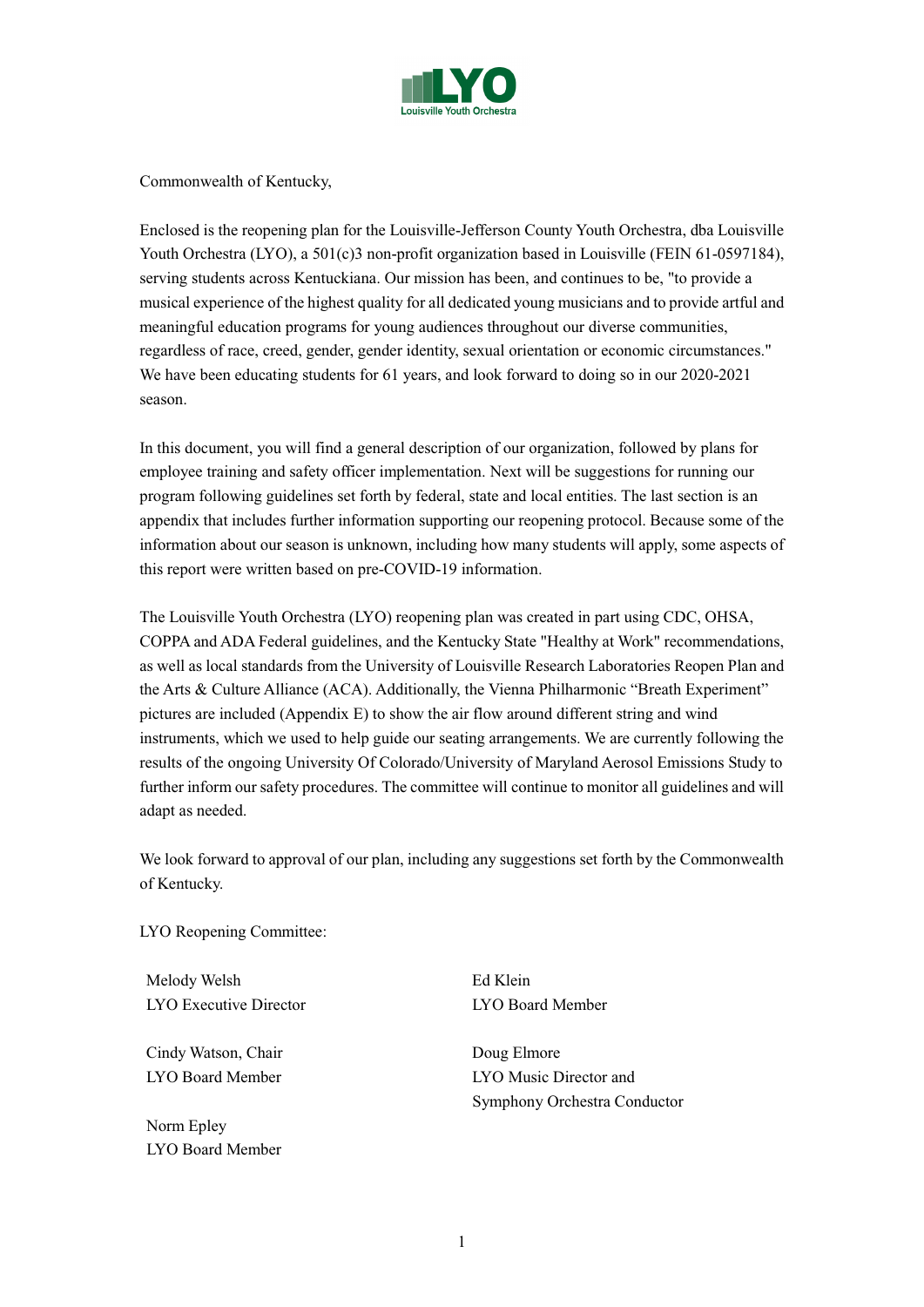

## **I. General Information about LYO**

- A. Business office: the LYO rents a small office located at the St. Matthew's Pavilion (4121 Shelbyville Rd, Louisville, KY, 40207). The office, primarily used by the executive director and business manager, is also accessible to the site managers and conductors. No one has to be there at the same time and employees can communicate their need to use the office to avoid more than one person working at a time. Working from home is available to all employees in terms of day-to-day business. Our rehearsal spaces are identified below in part D.
- B. Employees:
	- 1. One full-time employee:
		- a. Executive Director (year-round)
	- 2. Twelve part-time employees:
		- a. 1 business manager (year-round)
		- b. 2 site managers (seasonal)
		- c. 2 assistant site managers (seasonal)
		- d. 8 ensemble conductors (seasonal)
- C. The 2020-2021 Season dates: rehearsals and concerts begin September 20th and end on April 25th.
- D. Ensembles listed by rehearsal days and locations: Room sizes are adequate for size of each group with 6 feet of distance between each student.
	- 1. Sunday rehearsals: staggered start and end times, multiple rooms
		- a. St. Matthew's Pavilion (4121 Shelbyville Rd, Louisville, KY, 40207)
			- i. Room 1 groups will meet consecutively with 30 minute break between each rehearsal
				- a. Treble Ensemble (approx. 10 members plus one conductor)
				- b. Single Reed Ensemble (approx. 10 members plus one conductor)
				- c. Brass Ensemble (approx. 10 members plus one conductor)
				- d. Percussion Ensemble (2 groups of approx. 12 members plus 1 conductor)
			- ii. Rooms 2 and 3
				- a. Repertory Orchestra (approx. 60 members plus one conductor): strings in Room 2, winds/brass in Room 3
			- iii. Rooms 4 and 5
				- a. Symphony Orchestra (approx. 60 members plus one conductor): strings in Room 4, winds/brass in Room 5
		- b. Dance Louisville (8023 Catherine Lane, Louisville, KY, 40222): groups will meet consecutively with one hour in between rehearsals
			- i. Serenade Orchestra (approx. 35 members plus 1 conductor)
			- ii. Concert Orchestra (approx. 40 members plus 1 conductor)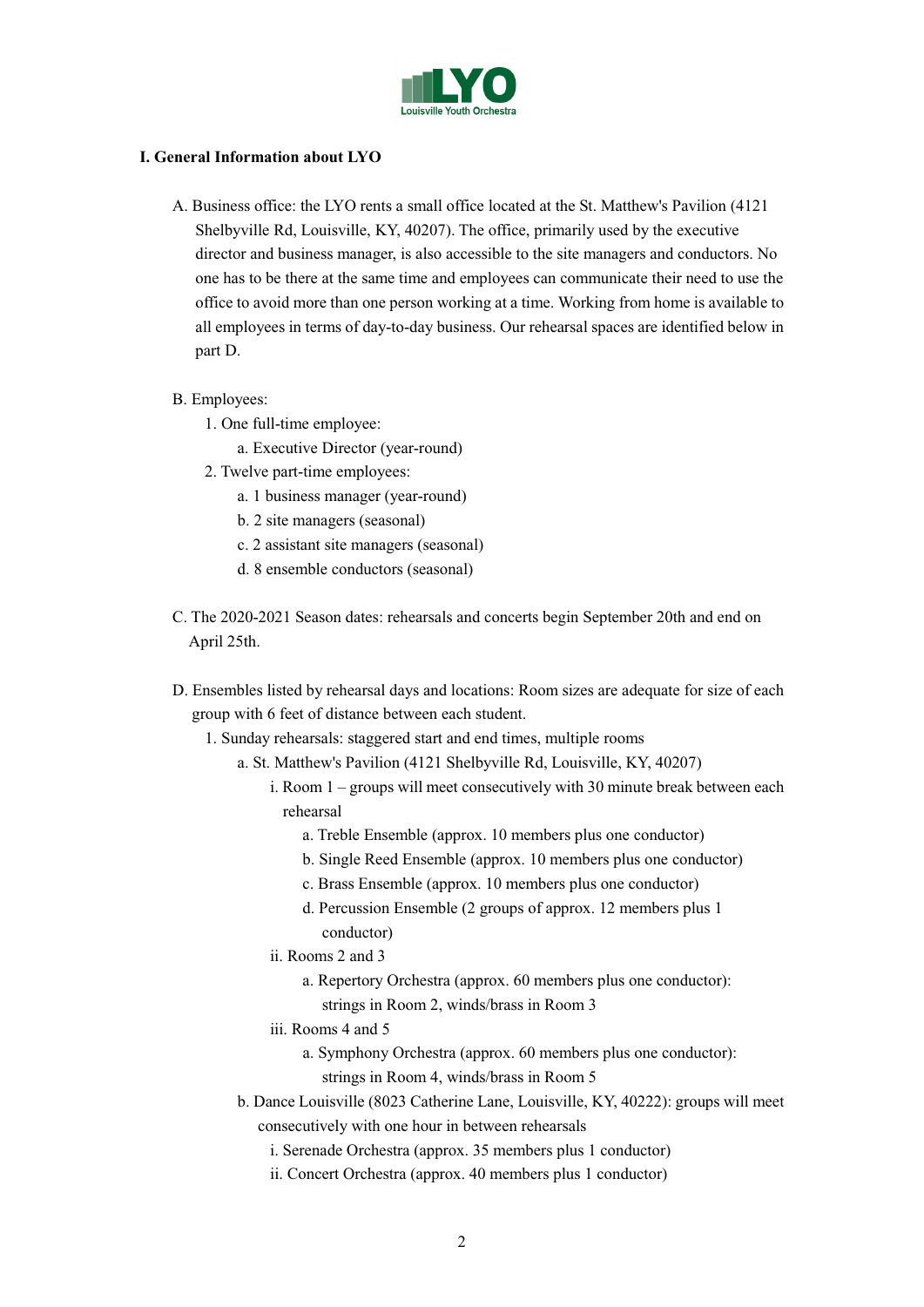

- 2. Tuesday from 4-5: currently planning on a virtual class
	- a. Roosevelt-Perry Elementary School (1615 W. Broadway, Louisville, KY, 40203) i. Presto! Strings (approx. 10 members, plus one parent per student, and one conductor)
- 3. Wednesday from 4-5: currently planning on a virtual class
	- a. Coral Ridge Elementary School (10608 National Turnpike, Fairdale, KY, 40118)
		- i. Presto! Strings (approx. 10 members, plus one parent per student, and one conductor)
- E. Communication with students and families:
	- 1. General updates available via our website: www.lyo.org
	- 2. Weekly updates through One Call Now (an email and phone messaging system)
	- 3. Regular emails from conductors to their specific ensembles

## **II**. **Employee training and safety**

- A. Employee training and safety:
	- 1. LYO will provide safety measures training to all employees in accordance with Federal, State, and local guidelines, prior to the start of the season.
		- a. Volunteers and ad hoc employees will also be required to complete training before any in-person work.
	- 2. Training will include overviews of how to recognize signs of illness, procedures to follow upon identification of sick member, including appropriate communication to staff and families (following ADA privacy guidelines). Other training may be viewed at: [https://youtu.be/ti7QnbFjCSI](https://eur02.safelinks.protection.outlook.com/?url=https%3A%2F%2Fyoutu.be%2Fti7QnbFjCSI&data=02%7C01%7C%7C3db4d78a5b5942e776a208d81d134124%7C84df9e7fe9f640afb435aaaaaaaaaaaa%7C1%7C0%7C637291315813020379&sdata=j8pR%2FmNGCnkmXyJzbrN1k2%2BAYkb79fLwKK4dUDM8d8A%3D&reserved=0)
- B. Safety officers:
	- 1. Dance Louisville and St. Matthew's rehearsal locations utilize site managers, who oversee the running of rehearsals, including room set-up (chairs), taking attendance, providing music, and addressing student and conductor needs as they arise. For the 2020-2021 season, these site managers will be appointed as safety officers, to additionally oversee correct spacing of chairs for correct social distancing, mask guideline adherence, as well as manage students that become ill during rehearsal.
	- 2. Presto! Strings have only a conductor present, due to small class size and rehearsal days. The conductor will act as safety officer at these locations (when in-person classes resume).

## **III. Audition and rehearsal protocol**

- A. Auditions:
	- 1. Auditions will be via video submission. Information is available on the LYO website and has been emailed to all members with emails on file.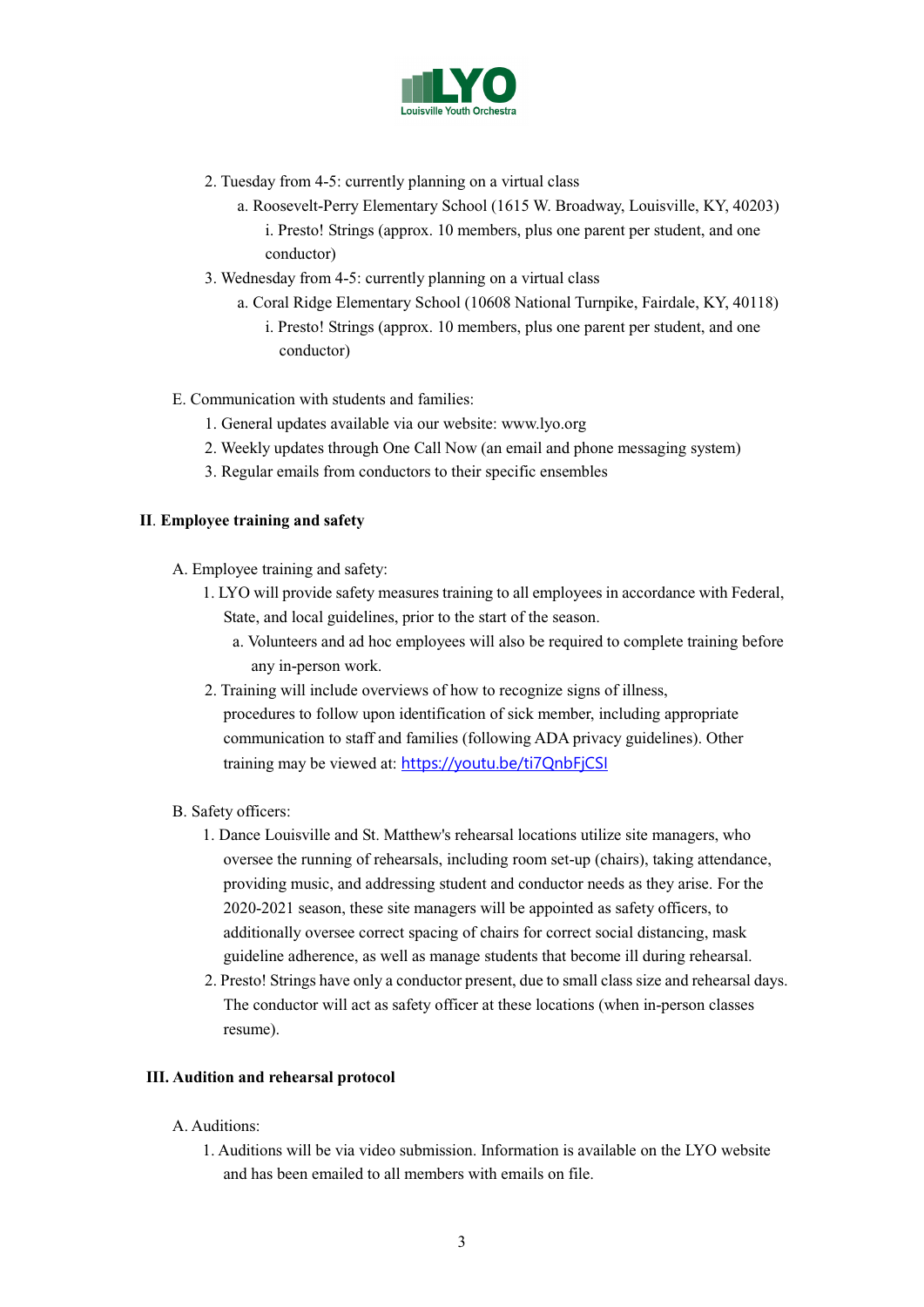

- 2. Fee payments for members may be paid online. In person payment may be made by using official LYO envelopes (provided), and inserted into payment box available at each rehearsal location, or mailed to business office.
- B. Rehearsals: Groups of 50 people or less
	- 1. Cleaning: Following OSHA and CDC guidelines, regularly touched areas will be cleaned and disinfected each week before rehearsals start, in between groups, and at the end of rehearsals. Items include door/doorknobs, bathrooms, chairs, any percussion instruments that must be shared, and the area designated for those who become ill.
	- 2. Rehearsal start and end times will be staggered, so that only one ensemble's members will need to enter or exit the building at one time, to help ensure social distancing (St. Matthew's location).
	- 3. Total rehearsal times will be limited to 90 minutes for string groups and 60 minutes for winds and brass to reduce exposure. Percussion ensembles will also be capped at 60 minutes.
	- 4. All employees, students and volunteers will monitor their temperature and health prior to the start of every rehearsal or concert, in accordance with the Health Assessment forms. Employees and volunteers will have their temperatures checked upon entering the rehearsal location, as well. Students and employees will have modified attendance/sick leave policies to allow for COVID-19 related absences.
		- a. Student Health Assessment (Appendix A)
		- b. Employee Health Assessment (Appendix B)
		- c. Modified Attendance/Sick Leave policies (Appendix C)
	- 5. All employees, students and volunteers will wear masks when entering or exiting the rehearsal building, and during rehearsals, except for the following: wind and brass may remove masks in order to play their instruments, and they will use masks if they don't perform on a piece, or any other time when they are not performing. Conductors will use microphones to be heard, so that they may speak in softer voices.

a. Medical excuses must be on file to be excused from wearing a mask.

- 6. Each student will use their own instrument, bow, mouthpiece, reeds, percussion mallets, and stand and pencil, with the exception of the members of the percussion ensemble who will be using instruments provided in the percussion studio. Brass players must bring a towel or other absorbent cloth onto which they can empty their spit valves.
- 7. Room and instrument set-up:
	- a. Chairs will be set up to allow for 6 feet of distance between all members (Appendix D).
	- b. Flute players will be placed in a vertical row at the right end of the wind section, so that no members are placed to their right (Appendix E).
- 8. There will be no breaks during rehearsals to avoid congregating. Students may leave as needed to use the restroom. Employees and students should bring their own water to drink.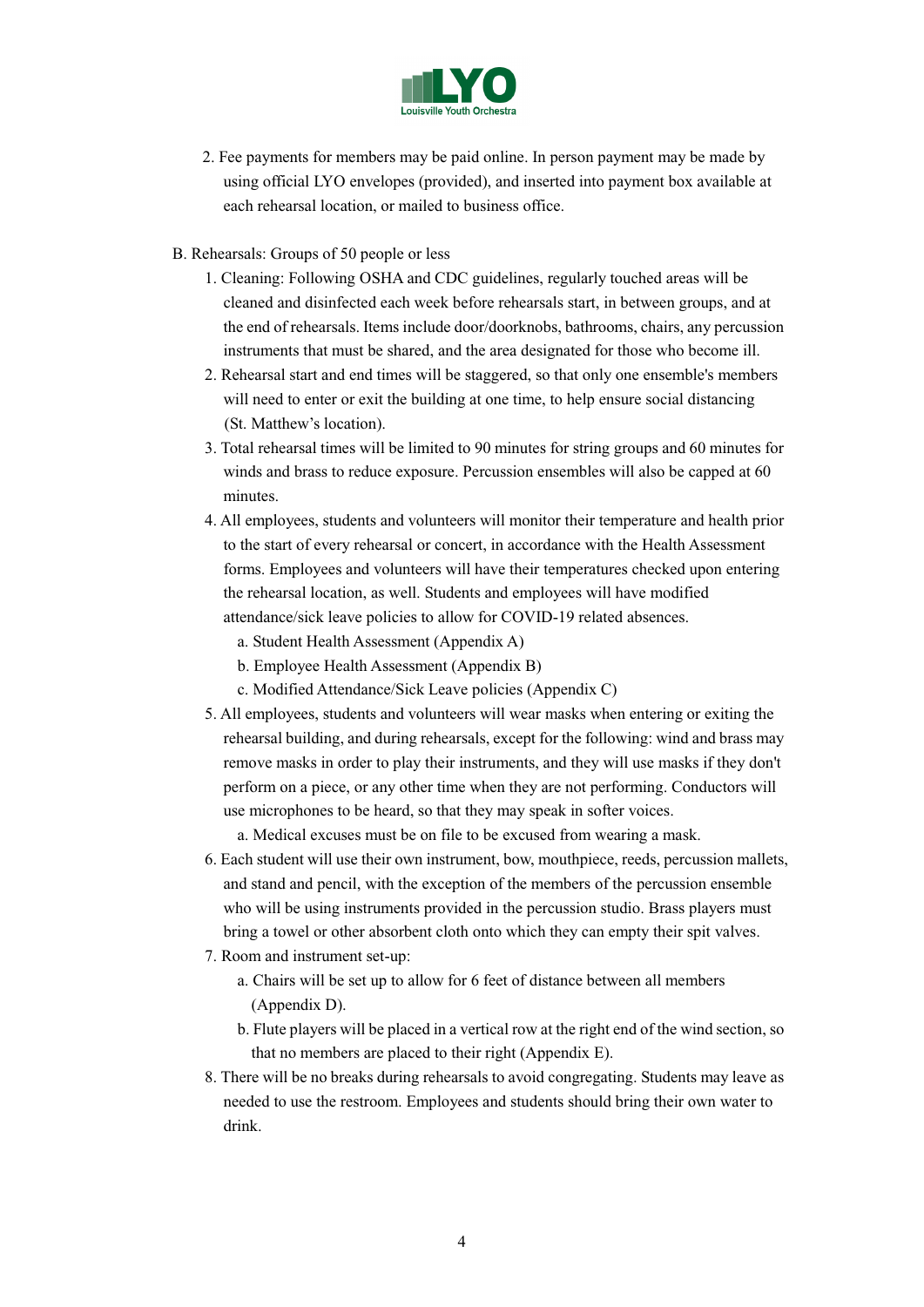

## 9. IN THE EVENT OF ILLNESS OF STUDENT, CONDUCTOR, OR OTHER EMPLOYEE/VOLUNTEER DURING SCHEDULED REHEARSALS:

- a. A student who feels ill or notices other signs of COVID-19 should alert the conductor immediately, leave the rehearsal room with all items, and go directly to the site manager/safety officer. The student will be asked to move to the designated safety area to await parent arrival and dismissal.
- b. A conductor who feels ill or notices other signs of COVID-19 should leave the rehearsal room with all items and go directly to the site manager/safety officer. The conductor will leave the building and the safety officer will go to the rehearsal room to monitor students and send a ONE CALL NOW text to alert parents to return immediately to the rehearsal location. Dismissal guidelines will be followed.
- c. Other employees or volunteers at the rehearsal should alert the site manager/safety officer that they are leaving the building.
- d. Production manager/safety officer should text any or all conductors/employees that they are leaving.
- 10. Contact Tracing
	- a. In the event of illness of students or conductor in a specific ensemble, local health officials, other employees, and all families of students in said ensemble will be notified of any possible cases of COVID-19, while maintaining confidentiality as required by ADA.
	- b. In the event of illness of site manager/assistant site manager/other employees/volunteers at a specific rehearsal location, local health officials, other employees, and all families of students in said rehearsal location will be notified of any possible cases of COVID-19, while maintaining confidentiality as required by ADA.

## **IV. Other risk mitigation**:

- A. Hand sanitizer will be available in every rehearsal room.
- B. Limit parent interaction/entrance to buildings to volunteers and those who have children ages 9 and younger to help them set up (parent should directly to rehearsal room and leave immediately after set up is complete).
- **V. Ticket sales and Concert Attendance:** when live concerts are allowed. We are currently planning on recording ensembles for virtual concerts.
	- A. Ticket sales will be moved online. Tickets may be purchased and printed via the LYO website in advance of the concert. For those unable to buy tickets online, ticket sales will be provided at the concert venue.
	- B. Concert attendance for students: masks required and all health assessment procedures will be followed by students and employees/conductors.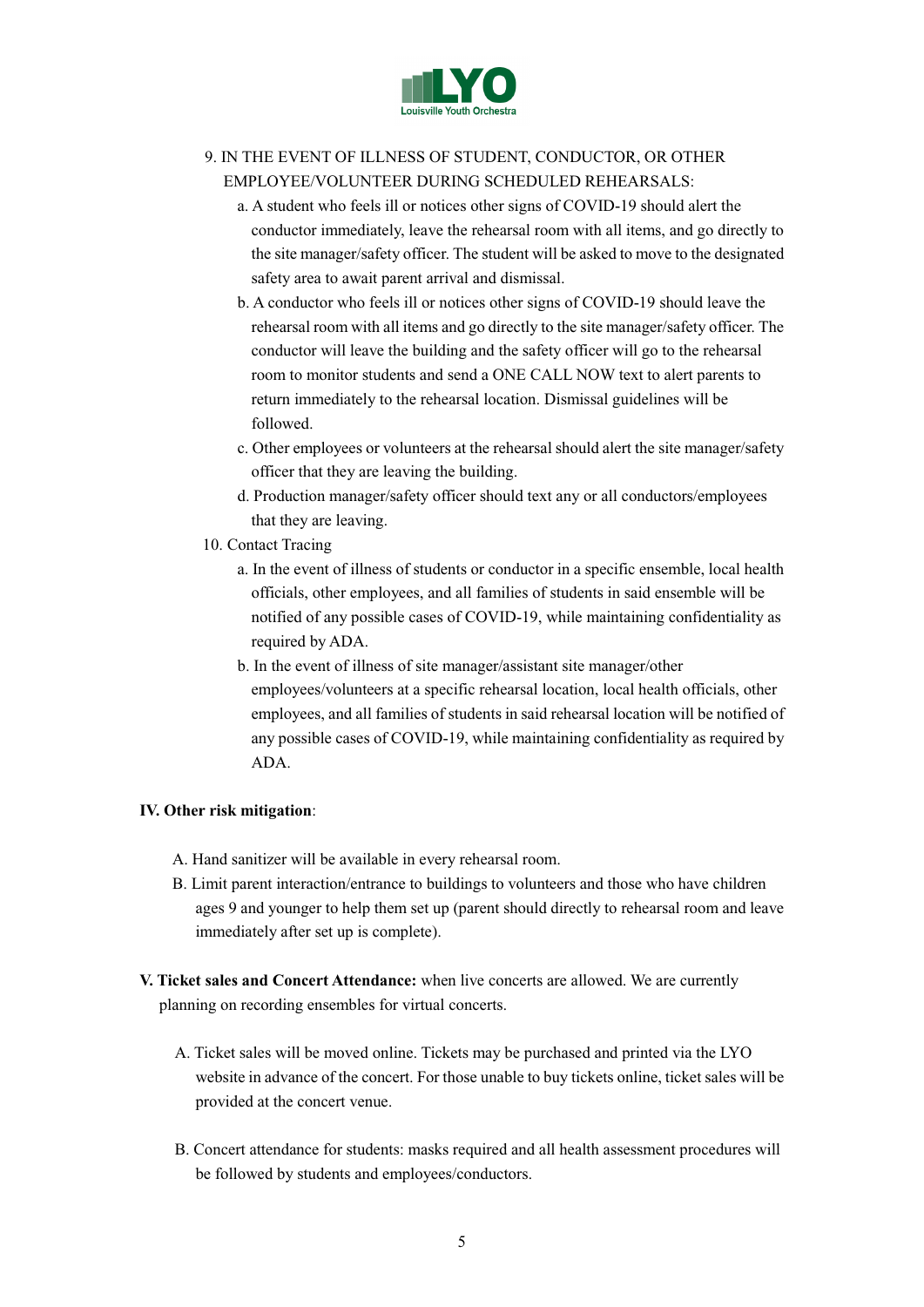

- 1. Cleaning: chairs by LYO, doors and bathrooms by venue.
- 2. Upon arrival to concert venue, members will be directed to rooms assigned to each ensemble to allow for proper distancing. Larger ensembles will have multiple rooms.
- 3. Chairs will be set up with proper distancing.
- 4. Limit number of groups per concert to allow for plenty of space at the venue.
- C. Concert attendance for audience:
	- 1. Audience members will bring printed out tickets and show them to LYO
		- employee/volunteer for admittance. No papers need to exchange hands.
			- a. Exception for those that need to purchase tickets at concert venue
	- 2. Seating and social distancing
		- a. Families should sit together
		- b. Multiple groups in one row should sit 3 seats apart
		- c. Alternate rows will be blocked off for further distancing
- D. Contact Tracing
	- 1. In the event of illness of students or employees at a concert venue, local health officials, other employees, and all families of students at said concert will be notified of any possible cases of COVID-19, while maintaining confidentiality as required by ADA.
	- 2. In the event of illness of a concert attendee, local health officials, employees, and all families of students at said concert will be notified of any possible cases COVID-19, while maintaining confidentiality as required by ADA.

## **VI. Merchandise Sales**

- A. Our spirit wear is sold through an online store and shipped directly to the buyer.
- B. Our official t-shirts are sold through an online store near the end of our season, but are shipped to the LYO. Purchased shirts can be picked up at a designated area of the rehearsal location in labeled bags as students enter or exit the building.
- C. Magnets and stickers are normally sold in person. Sales can me moved to the LYO website and the magnet/sticker can be picked up at concerts via envelope at ticket sales booth/table.

## **VII**. **Rehearsals and concerts during shutdown**

- A. In the event of a shutdown, or return to groups of 10, the LYO will cease in-person operations.
- B. Individual ensemble rehearsals will be conducted virtually, with the conductor leading the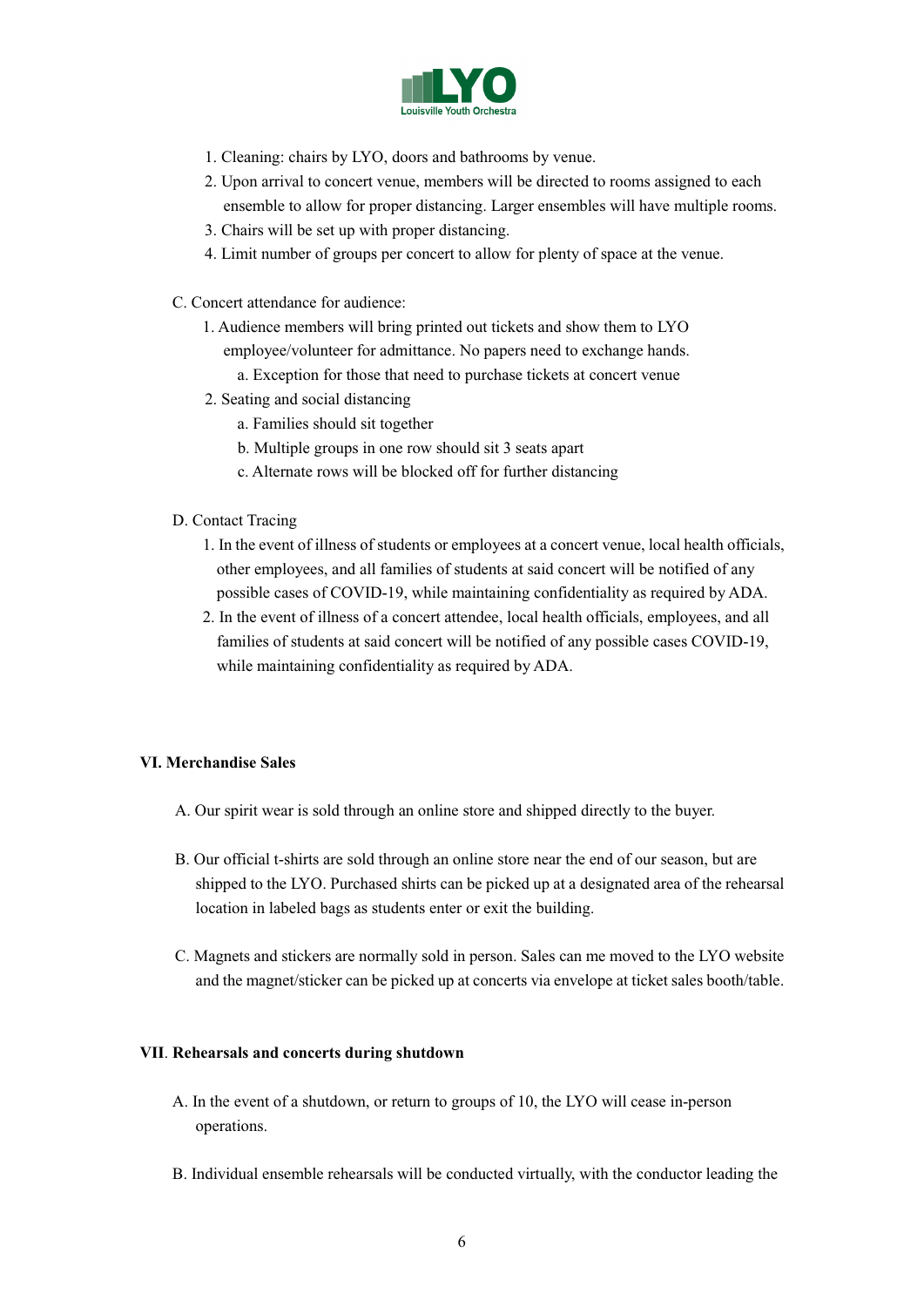

virtual class.

- a. COPPA guidelines will be followed
- b. Parents will sign permission form at start of season
- C. Rehearsals will be held during the same hours as in-person rehearsals.
- D. To increase youth protections, site managers, the business manager and executive director, will have access to all virtual activity, just as they had access to attend live rehearsals.
- E. Live concerts will be suspended. Conductors and students may combine individual recordings to create a virtual concert.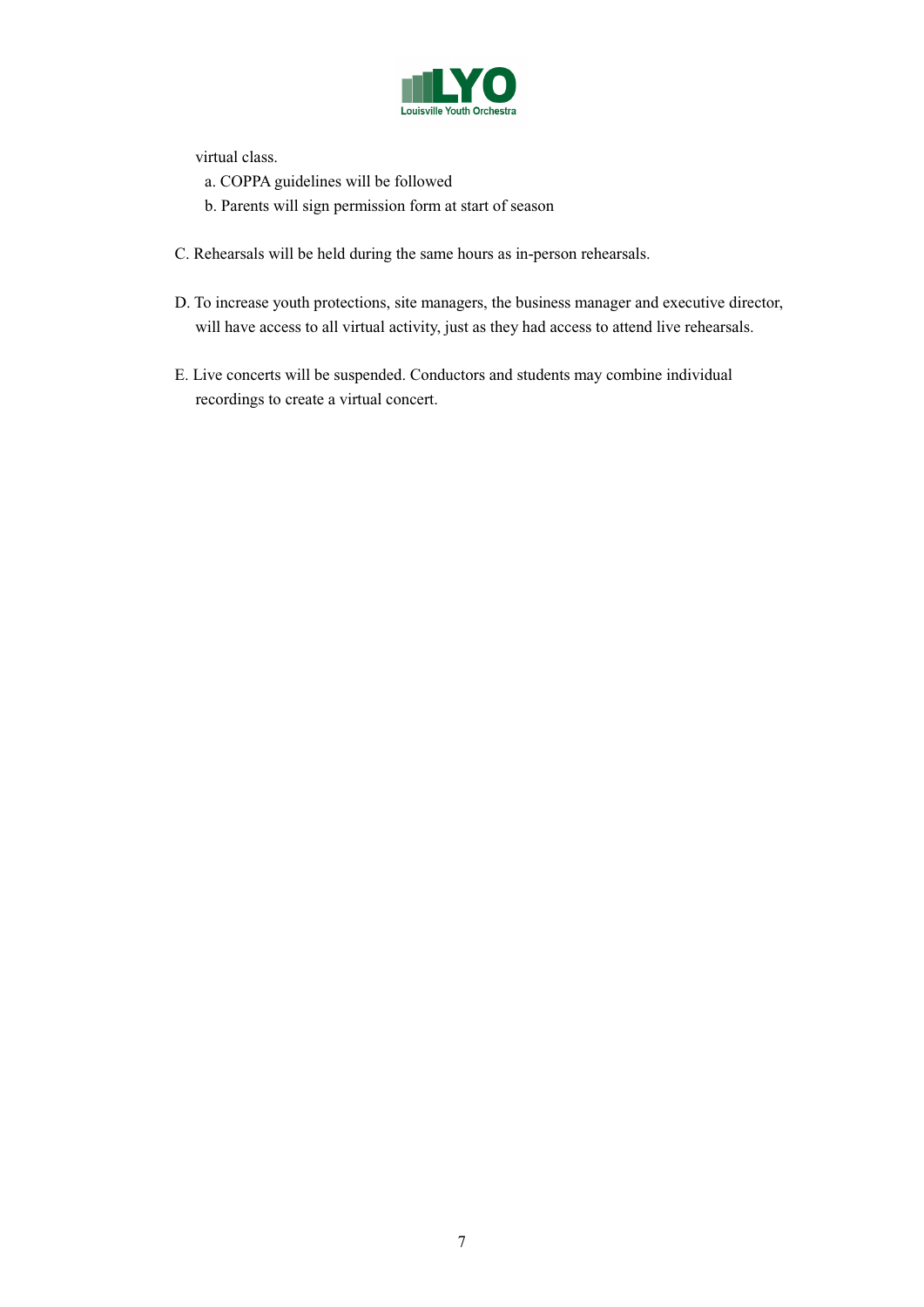

## **APPENDIX**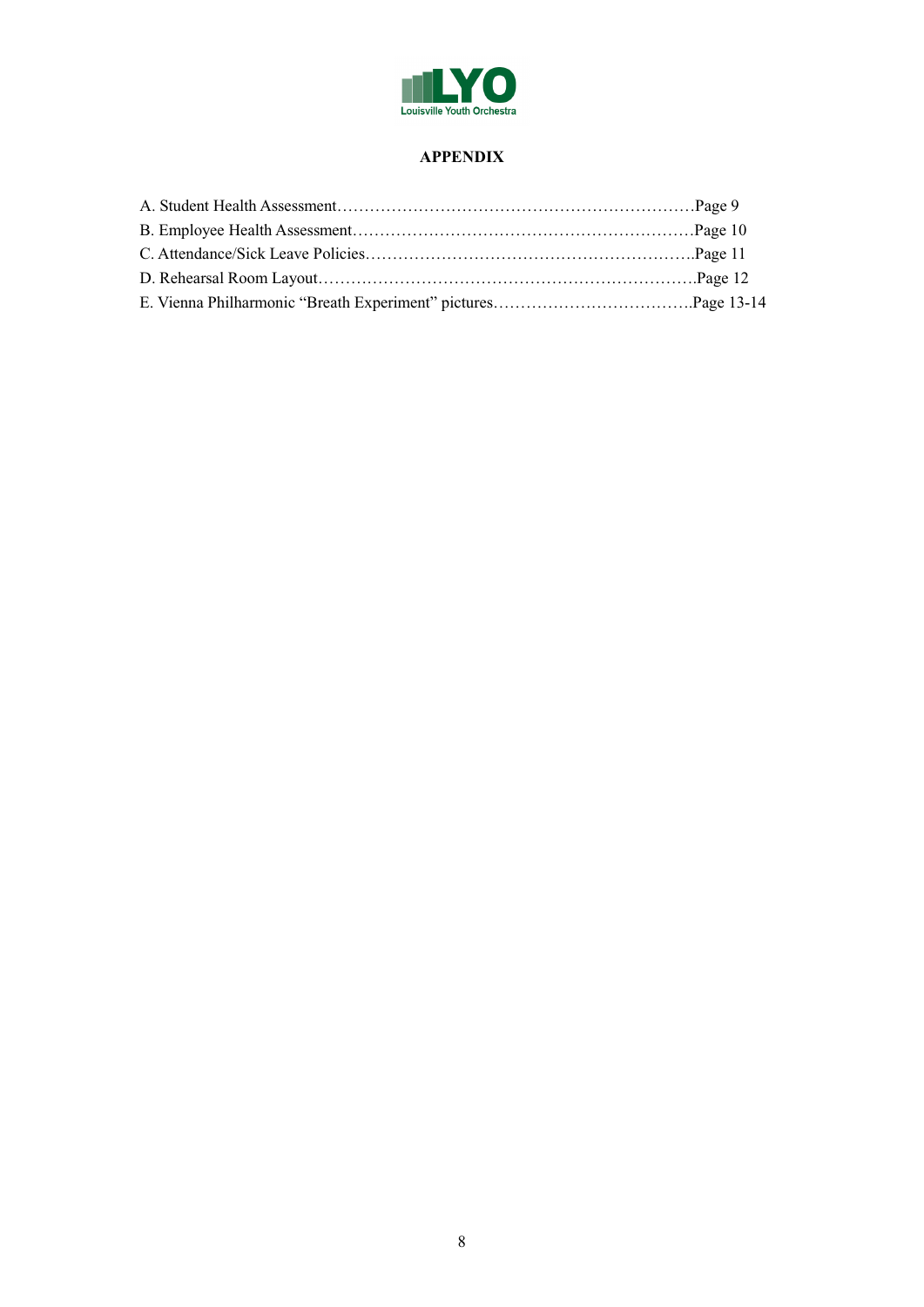

## **APPENDIX A - STUDENT HEALTH ASSESSMENT**

#### **Student Health Assessment**: to be signed at the start of the season

The LYO is committed to promoting the health and safety of all employees and students. This includes, in part, the enforcement of physical distancing, wearing of masks, access to hand sanitizer, and encouraging hand washing. The LYO cannot be successful in holding in-person rehearsals without the commitment of all families and students to do their part in fulfilling this commitment. Those that cannot wear a mask for medical reasons must provide documentation from a medical professional.

By signing this form, you agree to maintain social distancing, wearing a mask, and monitoring your health each Sunday, **immediately prior to rehearsal or concert**, by answering the following questions:

#### **Question 1: Have I had any of the following symptoms in the past 24 hours?**

- $\checkmark$  Fever of 100.4 or higher
- Cough
- $\checkmark$  Shortness of breath or difficulty breathing
- Sore throat
- $\checkmark$  Muscle aches
- Chills
- Gastrointestinal symptoms (i.e. nausea, diarrhea, vomiting, etc. unrelated to an underlying medical condition)

## **Question 2: Is there anyone in your household, or have you had other close contact with anyone, who is showing COVID-19 symptoms or has been diagnosed with COVID-19?**

If you answered NO to these health questions, and your temperature is below 100.4, you can attend rehearsal. Students should continue to monitor their health while at rehearsal, and should notify their conductor immediately if they begin to feel ill or notice any COVID-19 symptoms.

If you answered YES to any of these questions, or your temperature is above 100.4, then the student must stay home, and not attend rehearsal. A parent must notify the production manager of the situation so proper attendance records may be kept. The student should self-isolate at home and follow current Kentucky Department for Public Health and/or CDC guidelines available at: https://www.cdc.gov/coronavirus/2019-ncov/if-you-are-sick/steps-when-sick.html

#### **Guidelines for Returning to Work/Rehearsal after COVID-19 related absence:**

In order to return to work/rehearsals after saying "yes" to any question on the health assessment, we require the student to provide a "Return to Work" notice from your medical healthcare provider. This document should not include a diagnosis or confidential health information.

Student Signature\_\_\_\_\_\_\_\_\_\_\_\_\_\_\_\_\_\_\_\_\_\_\_\_\_\_\_\_\_\_\_\_\_\_\_\_\_\_\_\_\_\_\_\_\_\_\_\_\_\_\_\_\_\_\_\_\_\_\_\_\_\_

Parent Signature

 $Date$   $Date$   $\overline{\phantom{a}}$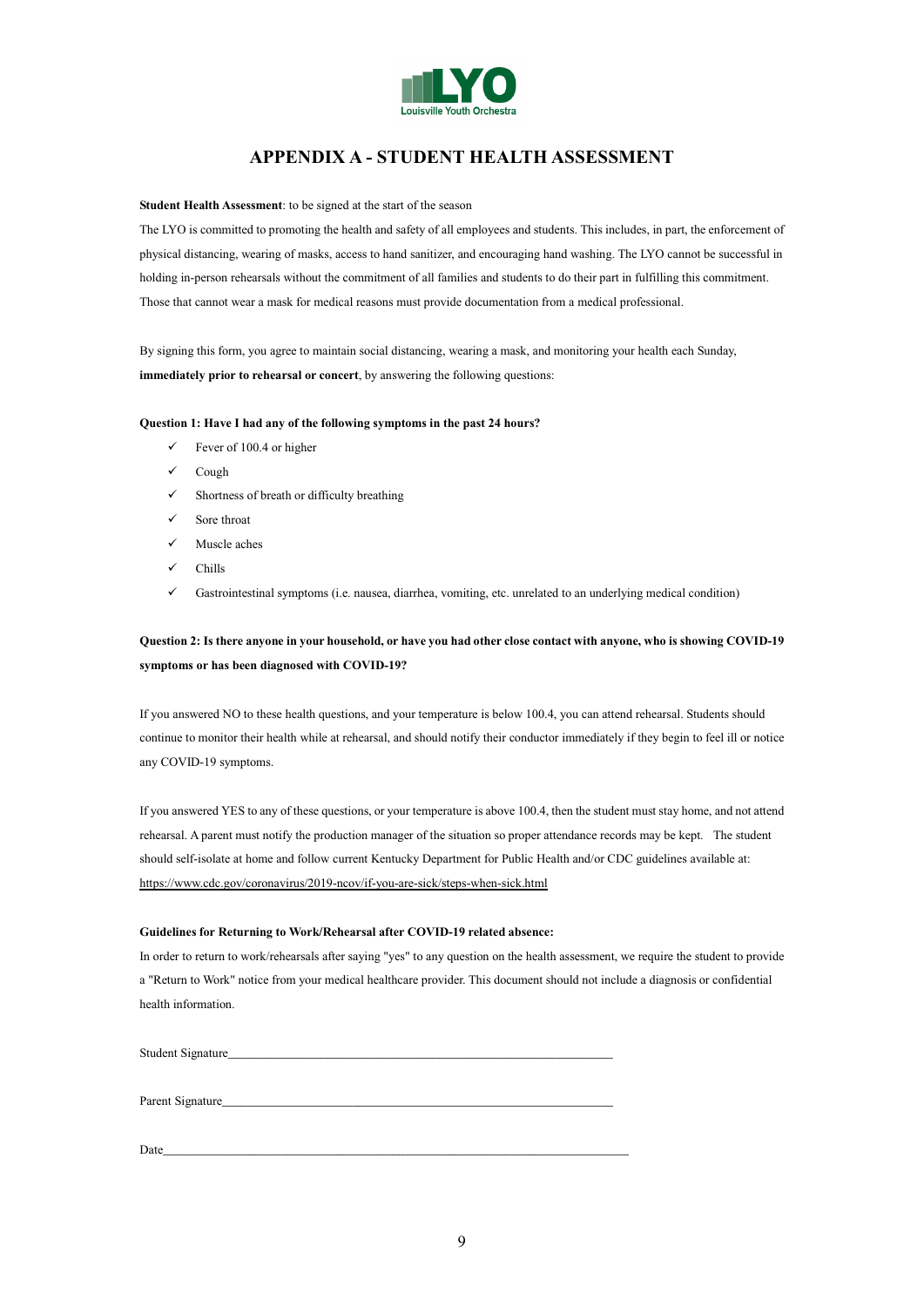

## **APPENDIX B – EMPLOYEE/VOLUNTEER HEALTH ASSESSMENT**

**Employee/Volunteer Health Assessment**: to be signed by employee at the start of the season, volunteers may sign when arriving. The LYO is committed to promoting the health and safety of all employees and students. This includes, in part, the enforcement of physical distancing, wearing of masks, access to hand sanitizer, and encouraging hand washing. The LYO cannot be successful in holding in-person rehearsals without the commitment of all employees to do their part in fulfilling this commitment. Those that cannot wear masks for medical reasons must provide documentation from a medical professional.

By signing the form, you agree to maintain social distancing, wear a mask, and monitoring your health each Sunday, **immediately prior to rehearsal or concert**, by answering the following questions:

#### **Question 1: Have I had any of the following symptoms in the past 24 hours?**

- $\checkmark$  Fever of 100.4 or higher
- Cough
- $\checkmark$  Shortness of breath
- Sore throat
- $\checkmark$  Muscle Aches
- Chills
- Gastrointestinal symptoms (i.e. nausea, diarrhea, vomiting, etc. unrelated to an underlying medical condition or pregnancy)

## **Question 2: Is there anyone is your household, or have you had other close contact with anyone, who is showing COVID-19 symptoms or has been diagnosed with COVID-19?**

If you answered NO to these health questions, and your temperature is below 100.4, you can attend rehearsal. Employees should continue to monitor their health while at rehearsal; should the begin to feel ill or notice other COVID-19 symptoms, rehearsal should be canceled immediately, parent notified to pick up their students as soon as possible.

If you answered YES to any of these questions, or your temperature is above 100.4, then the employee must stay home, and not attend rehearsal. The employee must notify the executive director of the situation so that the correct rehearsal can be canceled or substitute found, and proper attendance records may be kept. The employee should self-isolate at home and follow current Kentucky Department for Public Health and/or CDC guidelines available at:

https://www.cdc.gov/coronavirus/2019-ncov/if-you-are-sick/steps-when-sick.html

#### **Guidelines for Returning to Work/Rehearsal after a COVID-19 related absence:**

In order to return to work/rehearsals after saying "yes" to any question on the health assessment, we require the employee to provide a "Return to Work" notice from your medical healthcare provider. This document should not include a diagnosis or confidential health information.

Employee /Volunteer Signature\_\_\_\_\_\_\_\_\_\_\_\_\_\_\_\_\_\_\_\_\_\_\_\_\_\_\_\_\_\_\_\_\_\_\_\_\_\_\_\_\_\_\_\_\_\_\_\_\_\_\_\_\_\_\_\_\_\_\_\_

 $Date$   $Date$   $\overline{\phantom{a}}$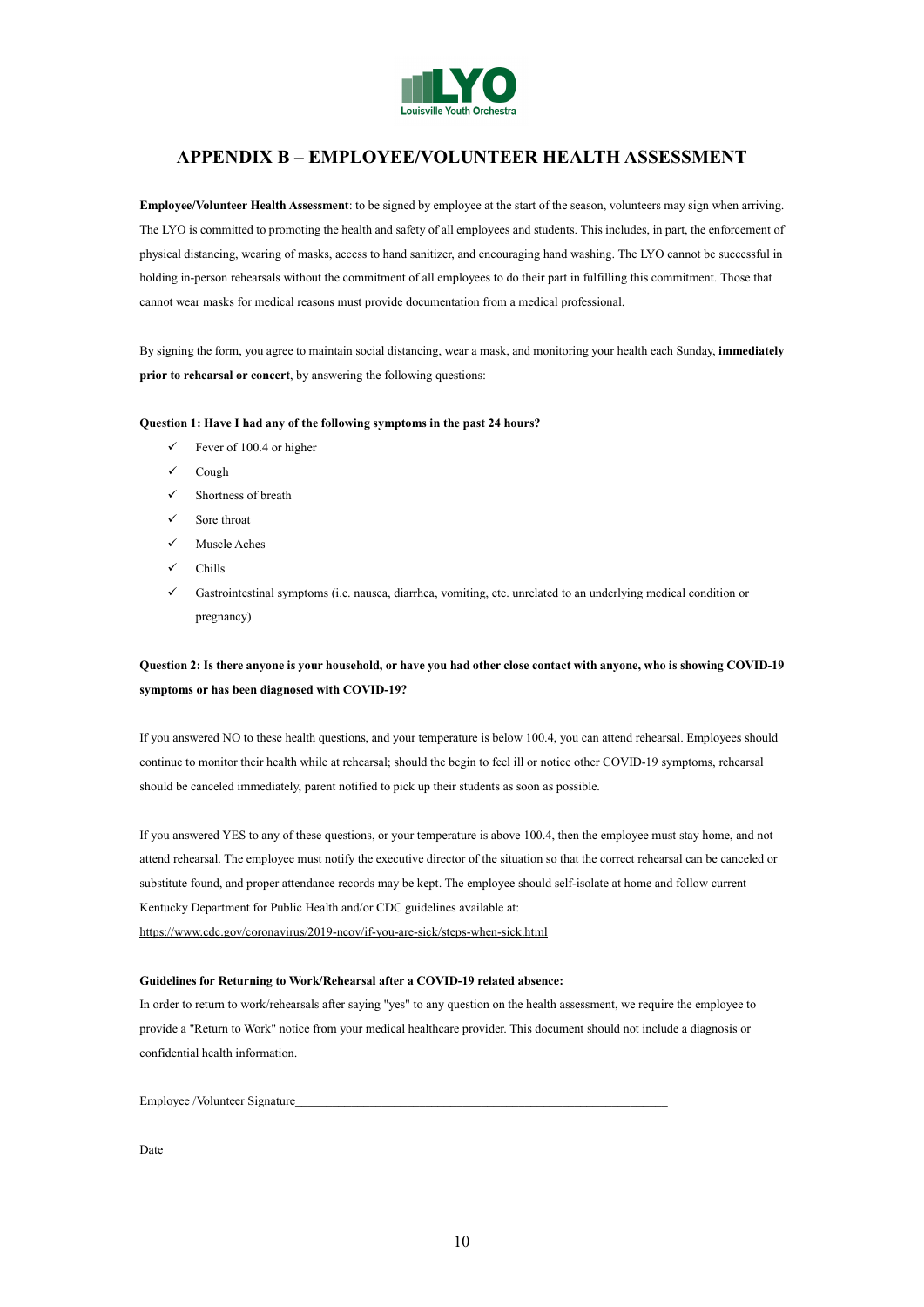

## **APPENDIX C – Attendance and Sick Leave Policies**

**I. Modified Student Attendance Policy**: all COVID-19 related absences, whether the student has COVID-19, or has been in close contact with someone who has COVID-19, will be excused absences, and will not affect student's placement in the LYO. Any absence that is not COVID-19 related will follow the standard absence rules.

## **II. Modified Sick Leave Policy for Employees**:

## **A. Health and Safety:**

 Personnel must be constantly mindful of issues or activities that may affect the health and safety of LYO's young musicians, their families, audiences, visitors, and co-workers. During any public health emergency such as the COVID-19 pandemic, the LYO and its personnel will fully comply with directives and restrictions from federal, state, and local authorities. Examples include prohibiting attendance to anyone who has a fever or is feeling ill, requiring masks to be worn, enforcing requirements for social distancing, etc. LYO may also establish more restrictive requirements for certain instruments, performance seating, etc.

## **B. Sick Leave Policy:**

 All part-time personnel receive a job description and execute an employment agreement prior to the beginning of each season. The LYO fully complies with the Family Medical Leave Act (FMLA) and provides reasonable provisions for illnesses and other absences. These provisions are detailed in each employee's annual agreement and may vary among job types according to their responsibilities. Employees who exceed these provisions will be reviewed by the Executive Committee of the Board of Directors to determine whether special considerations might be needed.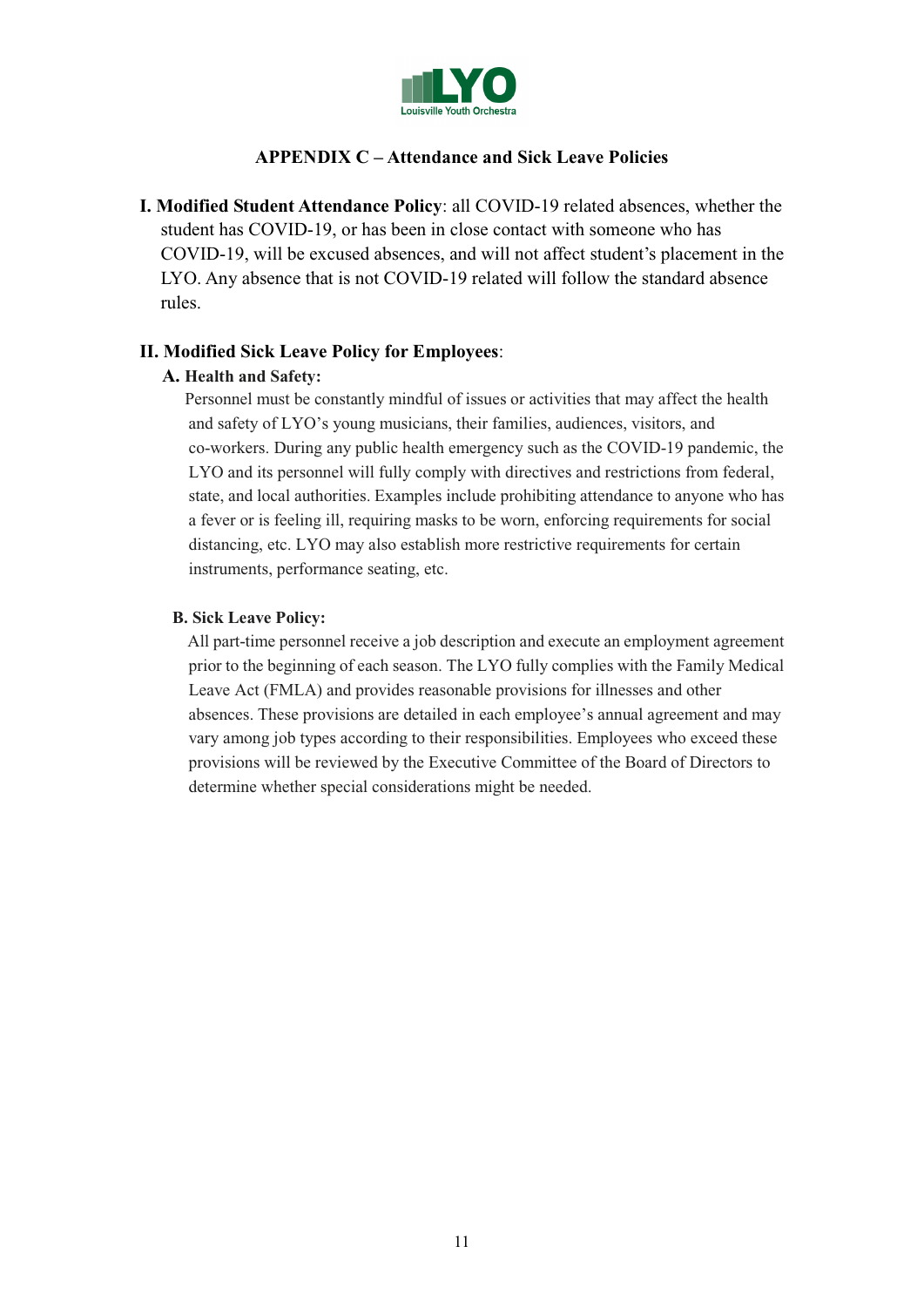

# **APPENDIX D - EXAMPLE REHEARSAL ROOM LAYOUT**

| $X$ x x x x x x x x                 |  |  |                         |              |
|-------------------------------------|--|--|-------------------------|--------------|
| X X X X X X X X X                   |  |  |                         |              |
| $X$ x x x x x x x                   |  |  |                         | $\mathbf{x}$ |
| $\mathbf x$ $\mathbf x$ $\mathbf x$ |  |  | $\mathbf x$ $\mathbf x$ | $\mathbf{x}$ |

46' x 24' room x - Student

Cross-Hatched Box - 4' x 6' for Conductor

6 feet between individuals

2 feet to wall on 3 sides

4 feet to wall in front (conductor side)

Total Capacity = 30 students + 1 conductor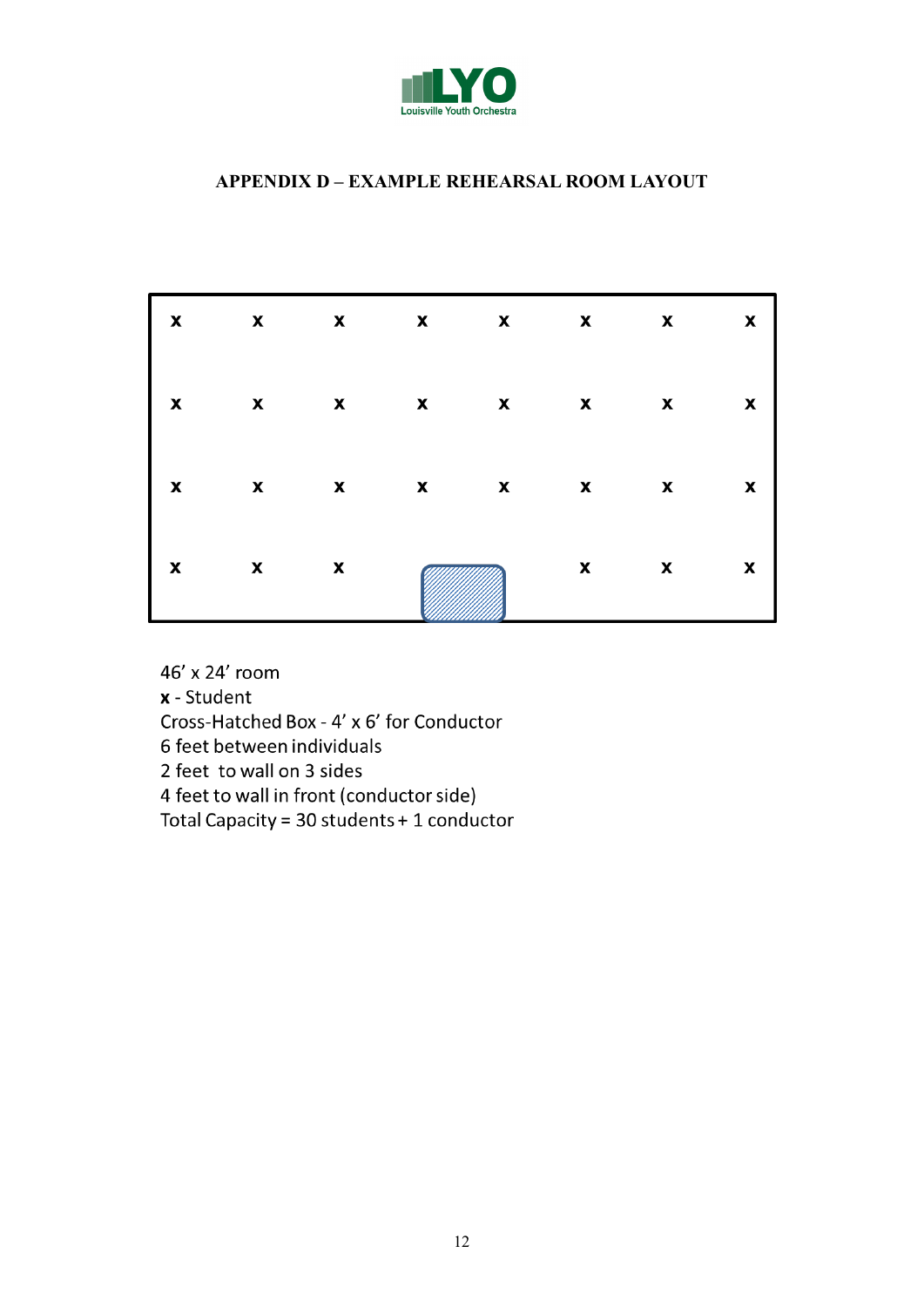

# APPENDIX E - VIENNA PHILHARMONIC "BREATH EXPERIMENT" **PICTURES**